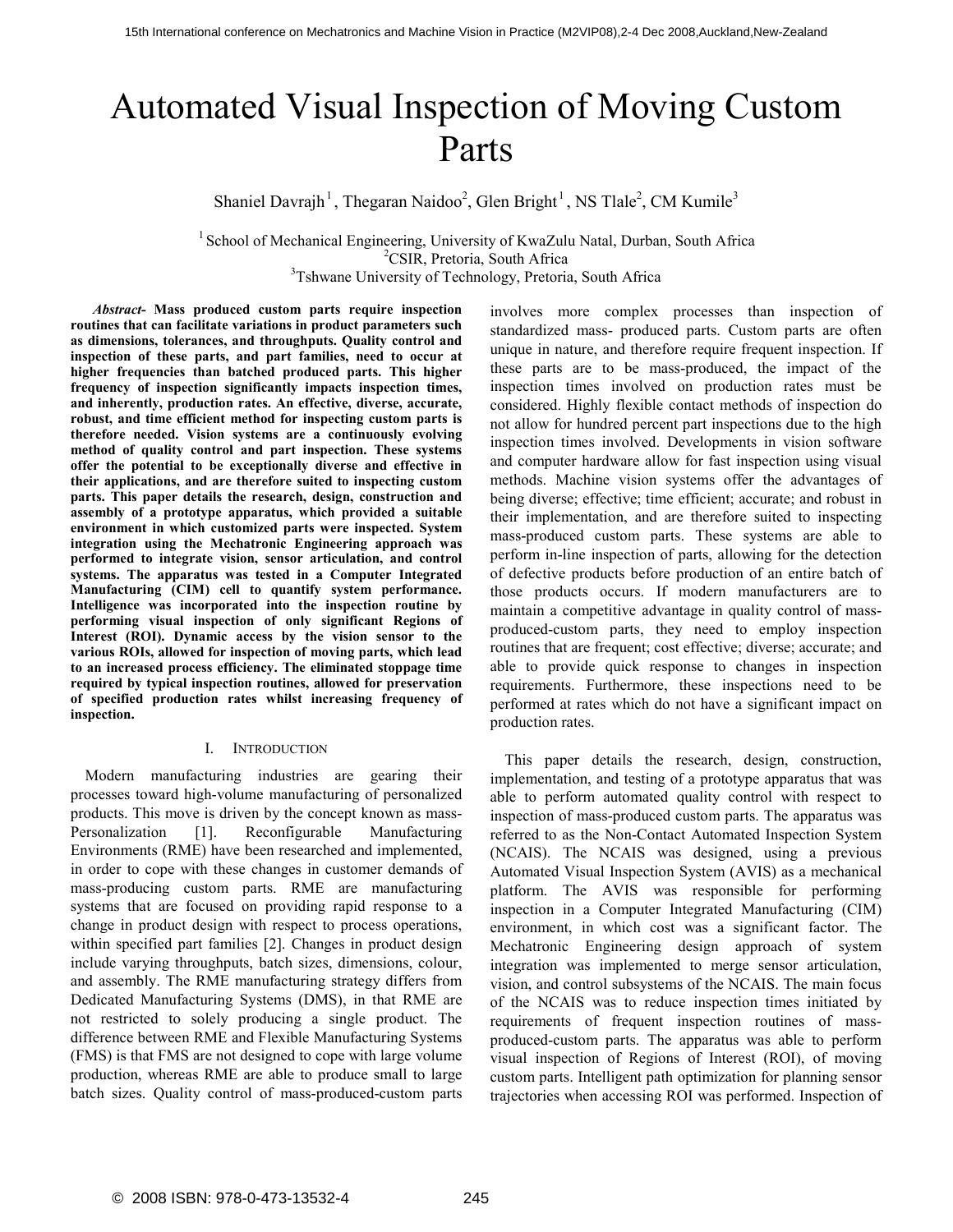moving custom parts by the NCAIS, allowed for a reduction in inspection times involved with the AVIS, allowing the NCAIS to perform inspection routines which accommodated both quantity and quality inspections. Products inspected were categorized into one of three general part families which were based on their geometries. The three part families considered were rectangular-volume parts; upright-cylindrical-volume parts; and cubic-volume parts. Template matching was performed to obtain differences between inspected parts and reference values which were based on acceptable parts. Inspection routines were able to facilitate parts that varied in throughput, dimensions, inspection requirements, and batch sizes. The NCAIS operated on the assumption of a predicable part pose throughout the inspection routine.

## II. QUALITY CONTROL OF MASS PRODUCED CUSTOM PARTS

Quality control of products is a significant manufacturing process, when considering any manufacturing strategy []. This process may be divided into part inspection and part testing. Part inspection involves quantification of the amount that a manufactured part adheres to its design. Part testing involves relaying information as to how well a design matches an application. The advantage of performing quality control operations on products is the potential increase in customer loyalty due to sustaining production of high quality products. The disadvantage of implementing quality control processes is that time and other resources need to be invested without an increase in profit per unit, since no value is added to a product during these operations. Highly flexible inspection machines (eg. CMMs) are often employed by manufactures who wish to reduce capital investment costs by using a single machine to perform inspection of multiple parts and part families. These machines have typically high inspection times, and are not able to cope with the throughput of most production lines. Quality control using these methods needs to therefore be performed off-line. This off-line inspection facilitates inspection of only a few samples due to high inspection times involved. Consequently, defects in products may only be detected after production of a significant amount of defective parts. Batches of defective parts lead to unnecessary, and unwanted, waste of materials and production times. Inspection of mass-produced custom parts in RME needs to be performed more frequently than batch-produced parts in DMS, and at a higher rate than parts produced in FMS. The reason for requiring high frequency of inspection is due to the unique nature of the parts produced. High rates of inspection are required for reducing the impact of high frequency of inspection, on production rates. Inspection routines for RME need to facilitate changes in product parameters. Non-contact methods of inspection are preferred when inspecting massproduced custom parts due to the fact that inspection times are lower than when compared to conventional CMM methods; and inspection processes may be implemented without deformation or contamination of the inspected part occurring.

Machine vision systems were chosen for inspection of custom parts as these systems offer the capacity to perform diverse inspection in relatively short periods of time. Table 1 shows a comparison of the suitability of the different manufacturing strategies to mass-producing custom parts.

TABLE I COMPARISON OF SUITABILITY OF MANUFACTURING SYSTEMS TO MEET REQUIREMENTS OF INSPECTING CUSTOM PARTS

|                                                             | <b>DMS</b>      | <b>FMS</b>       | <b>RME</b>                                    |
|-------------------------------------------------------------|-----------------|------------------|-----------------------------------------------|
| <b>Requirements</b>                                         |                 |                  |                                               |
| Production volume                                           | High            | Low              | Varying from<br>low to high                   |
| Part variety                                                | Very low        | Vary high        | High within<br>specified part<br>families     |
| Ability to facilitate<br>varying Inspection<br>requirements | Low             | High             | High within<br>specified part<br>families     |
| Inspection Time-<br>efficiency                              | Usually<br>High | Low              | High                                          |
| Frequency of<br>inspection                                  | Infrequent      | Very<br>frequent | Ranges from<br>infrequent to<br>very frequent |

Mass-produced-custom parts often only require inspection of key features in a design. An example of this requirement is the verification of fillet sizes to reduce stress concentrations on certain parts. It is possible that not all aspects of a massproduced-custom part require inspection. Inspecting only significant ROI would allow for less time being spent during the routines, and a more reliable image acquisition procedure.

# III. MECHATRONIC ENGINEERING DESIGN

Mechatronic engineering can be defined as the holistic design of engineering systems which involve the integration of core elements (mechanical engineering, electrical and electronic engineering with software engineering), at all levels of the design [3]. This approach involves the interchange of functionality between each of the core elements throughout the design process. The NCAIS incorporated use of the Mechatronic Engineering approach when subdividing the system into subsystems. These subsystems were the Sensor Positioning System (SPS), Vision System (VS), Materials Handling System (MHS), Part Identification System (PIS), and the software for general system management. The SPS was conceptualized to perform sensor articulation for dynamic access to various ROI. The VS was conceptualized to perform image acquisition and processing for obtaining information about the part being inspected. The PIS was responsible for identifying the part present, in order to load the necessary inspection routine parameters. The MHS consisted of a conveyor belt for moving the part through the machine; and a Part Centralization System (PCS) for aligning the centre of the part with the centre of the machine. This was performed for ensuring predictable part pose.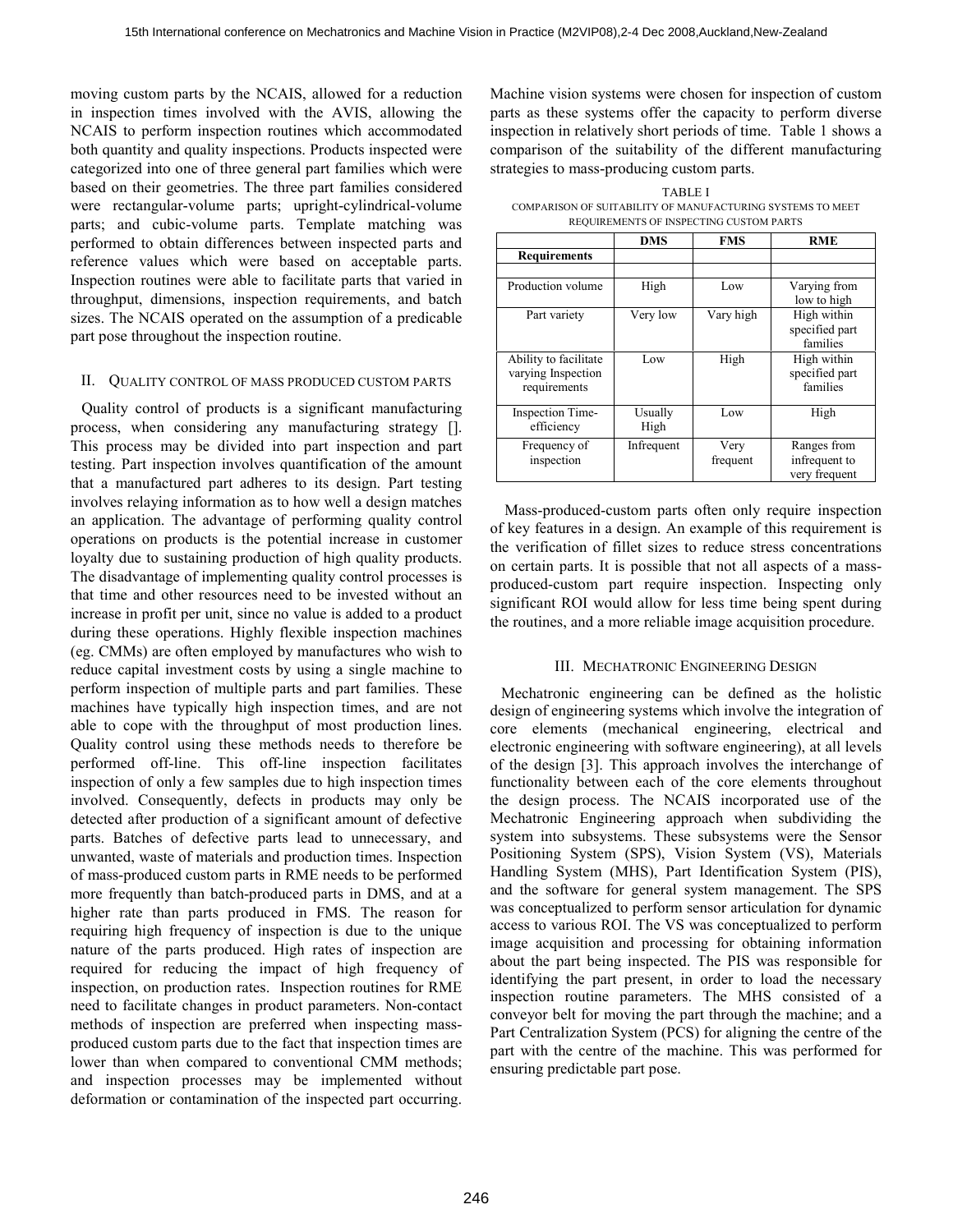#### *A. Sensor Manipulation*

The mechanical architecture of the NCAIS was based upon the design of the previous AVIS. Consequently, the spatial constraints of the new design had to match the existing platform constraints. The workspace available to the sensor manipulator was a trapezoidal volume with base 800mmX600mm; top area 450mmX600mm; and height 430mm. The mechanical design of the SPS was modeled in Solid Edge V17 to ensure correct dimensioning of components. The SPS required accurate positioning, good speed of response, and large workspace. Figure 1 below shows the assembled apparatus.



Figure 1. *Assembled SPS* 

The selected mechanical architecture for sensor manipulation was a 3 Degree of Freedom (DOF) gantry structure, with a pan and tilt mechanism which allowed two more degrees of freedom of the sensor. The gantry structure used leadscrew drive systems for positioning the sensor, whilst the pan and tilt mechanism allowed for sensor orientation. Electric motors were used for actuation. This setup allowed for five degrees of motion.. The mechanical components of this system were modeled statically and dynamically for design verification.

A kinematic analysis of the system was performed for modeling sensor motion. This subsystem was designed to be dependant on factors relating to the Vision System. These factors included sensor Field of View (FOV); sensor-part collision detection and avoidance; and Depth of View (DOV). An analysis was performed for verification of the integrity of mechanical members under static loading conditions. Each axis of the gantry structure was analyzed independently. Essentially, the members in the x and y directions were analytically modeled as statically indeterminate beams with point loads at the leadscrew-slider interface, as shown in Figure 2.



Figure2. Loading conditions assumed for analytical analyses

The deflection of these beams was calculated using equation  $(1)$  [4].

$$
v = \frac{-M_A x^2}{2EI} + \frac{R_A x^3}{6EI} - \frac{F_C (x - e)^3}{6EI} - \frac{F_D (x - f)^3}{6EI} \quad (1)
$$

The maximum deflection was then calculated for reference against manufacturer's allowable deflections. The maximum bending moments were used to check the maximum stresses induced in the individual members, by using equation (2) [4].

$$
\sigma_{B} = \frac{M_{x} y}{I}
$$
 (2)

The motion control for sensor manipulation consisted of electrical and electronic hardware in the form of motor drivers; interfacing hardware, linear encoders; motors; and software for system control. Atmel Atmega 32 microcontrollers were selected as a master and slave motor controllers for the system. These controllers performed PWM control of the SPS, allowing for various sensor speeds during inspection routines. A dynamic analysis was performed to simulate the required response of the system under dynamic loading conditions. This was done for selecting appropriate motors by calculating the torque requirements of the system. The mean torque required for translation along each axis was given by (3) [5].

$$
T_{RMS} = \sqrt{\frac{T_{acc}^{2}(t_{acc}) + T_{run}^{2}(t_{run}) + T_{dec}^{2}(t_{dec})}{t_{acc} + t_{run} + t_{dec} + t_{idle}}}
$$
(3)

The motion of the system from one point to another was modeled as a ramp-up-ramp-down function. The kinematic model for the manipulator was designed for precisely calculating the required position and orientation of the sensor as a function of time. These positions were dependant on the ROI selected. This model had to account for the fact that the part was moving. Two sets of co-ordinate systems, namely a local and a global co-ordinate system, were defined. The local co-ordinate system originated at a point located on the moving part, and the global co-ordinate system was fixed on a point on the NCAIS. The relationship between the two co-ordinate systems was analyzed using (4), considering that the part moved in the y-direction at a constant velocity y'.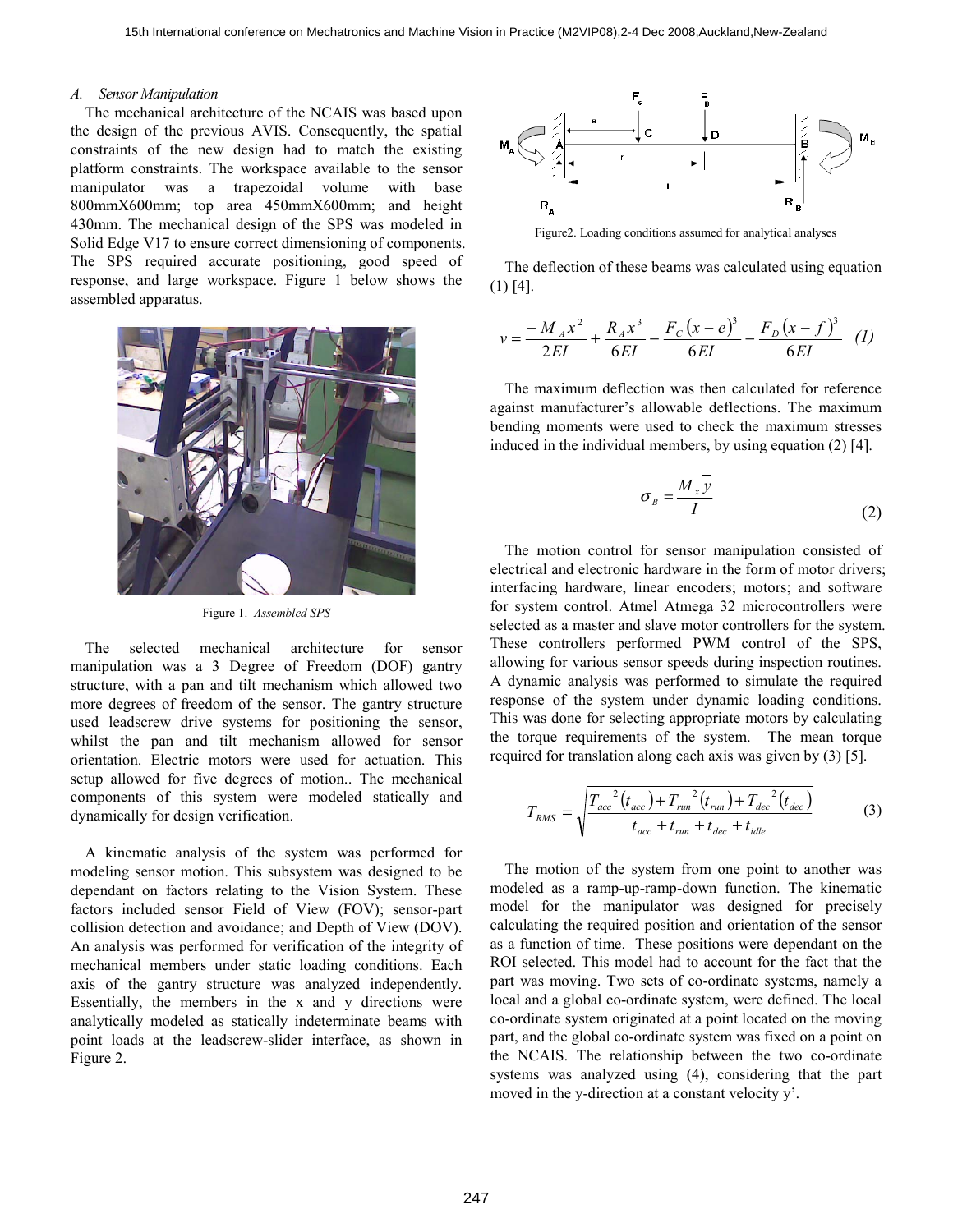$$
y(t) = y_0 + y^* t \tag{4}
$$

Mathematical relationships were established between the ROI and sensor target points. These relationships were based on the target points lying at a fixed distance from the ROI coordinates, in an outward-normal direction to the ROI. Taking Pi to be the position of an ROI with respect to the global reference frame; Ni as the outward normal vector; and d as the minimum distance between the part and sensor centers, the target point was represented by

$$
\underline{T}_i = \underline{P}_i + \underline{N}_i d \tag{5}
$$

Once a set of target points for the camera was determined, an optimized path needed to be selected. The model operated on the assumption that the trajectory from one target point to the next would always be a linear path. Consequently, the method of finding the path from point to point was to subtract the linear distance of each axis of the gantry system. For n inspection points, n! paths were possible. The total allowable time  $I_{\text{max}}$  for an inspection routine was governed by the

production throughput. An average camera velocity, throughout the inspection routine, was calculated using  $t_{\text{max}}$ . Referring to Figure5, the average velocity of the sensor motion throughout its journey was given by (6), with a and b being the ramp-up and ramp-down times respectively.

$$
v_{average} = \frac{v_{max}}{2t_{max}}(t_{max} + (b - a))
$$
 (6)

The motion of each possible sensor path was modeled as a piecewise-linear path parametrically, as a function of time. This was used to model the camera volume as a moving sphere of radius r. The volumes of cubes and rectangular volumes were modeled as planes in space. The cylindrical part families were modeled using the equation of a cylinder. Solving the parametric equations, and equations of the part space simultaneously, allowed for the checking of intersection between the part space and camera volume during the inspection routine. A minimum distance d was to be kept between the centers of the sensor and the part. This was performed for collision detection between sensor and part during the inspection routine. An animation of the path optimization algorithm was performed in C, to allow for the visualization of the operation of the SPS during the inspection routine. Calculation and selection of the shortest collision-free path allowed for incorporation of some intelligence in the system design.

#### *B. Vision System*

The VS consisted of an image acquisition and image processing system. These systems were implemented using OpenCV and Matlab. The background for the system was well defined, which allowed for inspection by template matching. The reference part was passed through the machine and images of the various ROI were acquired. Prior to reference images being acquired, images of the backgrounds from the different target points were acquired. This was done to enhance the feature extraction processes, in order to locate the part. These sets of images were then stored as reference images in the system database. The image acquisition system comprised of an imaging sensor (CMOS), a lighting system, and a frame capturing software. The lighting system used was based on an illumination and colour feedback system, which allowed for variable lighting conditions [6]. The image processing software performed image enhancement; feature detection and extraction; and pixel-wise image differencing for comparing inspected parts to reference parts. Once an image was acquired, it was cropped in order to reduce the amount of information that required processing. A deconvolution operation was performed for deblurring purposes. The images were then filtered for removal of noise. This filtering process was achieved by normalizing the histograms of images. Feature detection and extraction was then executed by performing Discrete Fourier Transforms (DFT) on test images to account for translational non-idealities between the reference and test images. Log-polar operations were then performed for eliminating rotational differences between features in test and reference images. Following the different processing of images, a pixel-wise differencing algorithm was performed to determine the correlation between the test and reference images. This was performed using equation (7).

$$
difference = \left\| \frac{\sum (i_{test} - i_{reference})}{\sum i_{reference}} \right\| \tag{7}
$$

The sum of the average intensities was used. A user-defined threshold was set prior to the inspection routine, in the form of a tolerance. This threshold was used to determine the acceptability of parts. For example, if the threshold was set at a value of 0.2, and the difference between images was 30%, the part was rejected. Utility programs were written for performing different operations on images. These different operations included registration of images; feature identification and extraction; and correlation checking between two images. Depending on the user defined inspection requirement, these utility files were called by the main program.

# IV. SYSTEM INTEGRATION

System integration was performed from the conceptual stages of the design till the assembly and testing phases. Matlab 7 was implemented for general system management. OpenCV was used for image capturing and processing. In order to integrate the two softwares, utility programs using OpenCV were written in C. Depending on the type of inspection and part speed required; different utilities were called from Matlab.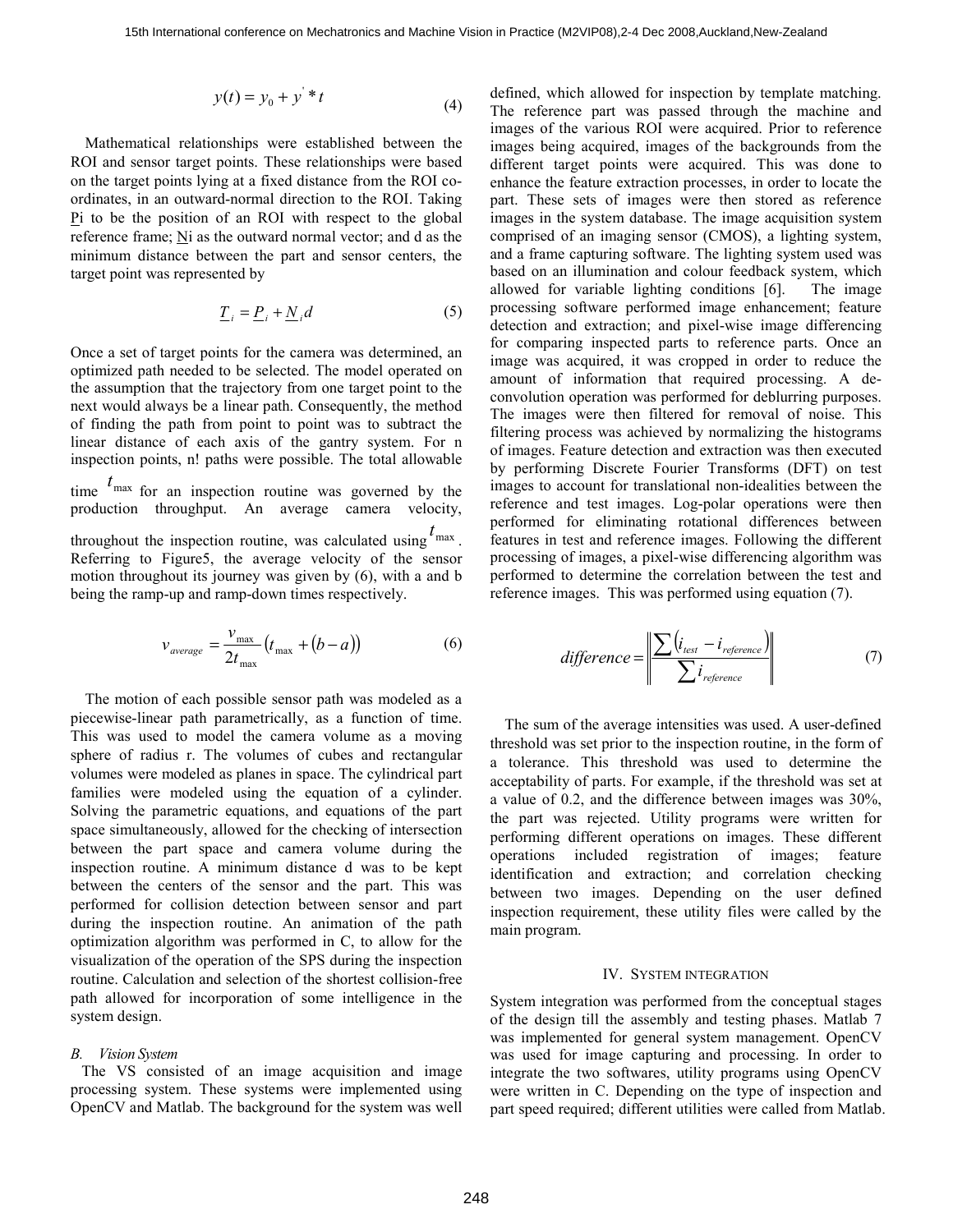For example, if a part speed was relatively low  $(1.6m/min)$ , the effects of blurring were negligible as they were sufficiently accommodated by the frame rate of the camera. An inspection routine with a low throughput therefore did not require deconvolution operations. The synchronization of the two softwares needed to be considered as the image capture had to occur in real-time. Integration of the mechanical and electrical designs was seen in the selection of motors used for actuation purposes; sensors used for speed and position feedback; and the hardware interfaces and motor drivers used in motion control. Integration between the VS and SPS was also required in order to perform accurate positioning of the camera along with capturing of frames, simultaneously. Integration between electronic and electrical hardware with software control systems was performed for accurate system monitoring and control of the various subsystems. Figure 2 below shows the integration of the core elements of the design.



Figure.2 Integration of the core elements in the design

#### V. RESULTS AND DISCUSSION

Visual inspection of Regions of Interest (ROI) was performed on moving custom parts. This allowed for a reduction in inspection times involved with the AVIS, allowing the NCAIS to perform inspection routines which accommodated both quantity and quality inspections. Inspection of significant quantities was achieved since parts did not have to stop during inspection. The quality of the inspection routine was enhanced since large amounts of information were obtained about smaller ROI as opposed to using the same size of information to represent the part as a whole. Intelligence incorporated allowed for the optimized collision-free path to be selected whilst inspecting ROI. Inspecting only ROI allowed for images to be cropped as large

amounts of information were obtained from small ROI. This meant the cropping images would not result in as significant information loss compared to if the part were inspected as a whole. Cropping the acquired images led to faster processing times.

This resulted in shorter, more detailed inspection routines. The use of template matching as a quality control mechanism was justified due to the environment being well defined. Template matching was performed to obtain differences between inspected parts and reference values which were based on acceptable parts. Any change in the inspection routine with respect to the type of inspection, did not require a new set of reference images to be acquired. Any change involving a physical change in the product however, did require a new set of reference images to be acquired, only for the relevant changes in the product.

The user was required to input dimensions, orientation of the part as it entered the machine; ROI; inspection requirements; tolerances; and throughput. Five degrees of freedom was sufficient as no sensor roll was required. Static analysis allowed for appropriate dimensioning and materials selection of mechanical members. The method of identifying the part present was a laser barcode scanner. This placed the constraint of predictable part pose on the part as it entered the machine.

The ramp-up-ramp-down model used for piecewise linear motion of the sensor allowed for accurate control, as the overshoot involved was reduced. Forward kinematics was used for the kinematic modeling of the SPS since the gantry system offered trivial solutions of point to point vector subtraction, with independent translation and rotation motions. This simplified software and hardware requirements as each motion was independent. Once a set of target points for the sensor were established, a list of possible paths was generated. Collision detection between the sensor and the part was then performed in order to eliminate unacceptable paths. The shortest path from the remaining collision-free paths was then selected as the optimal path for that particular routine. These optimal paths were dependant upon the throughput of the part; ROI that required inspection on the part; part dimensions; and part families. The camera trajectories between inspection points were all linear paths. This allowed for an average velocity to be calculated for the paths, given a maximum allowable time which was governed by product throughput. The camera space was modeled as a moving sphere with radius given by the minimum distance d, between the sensor and the part. This distance d was used to maintain a constant focus when acquiring images, allowing for reliable image acquisition process, and collision avoidance for optimal path selection.